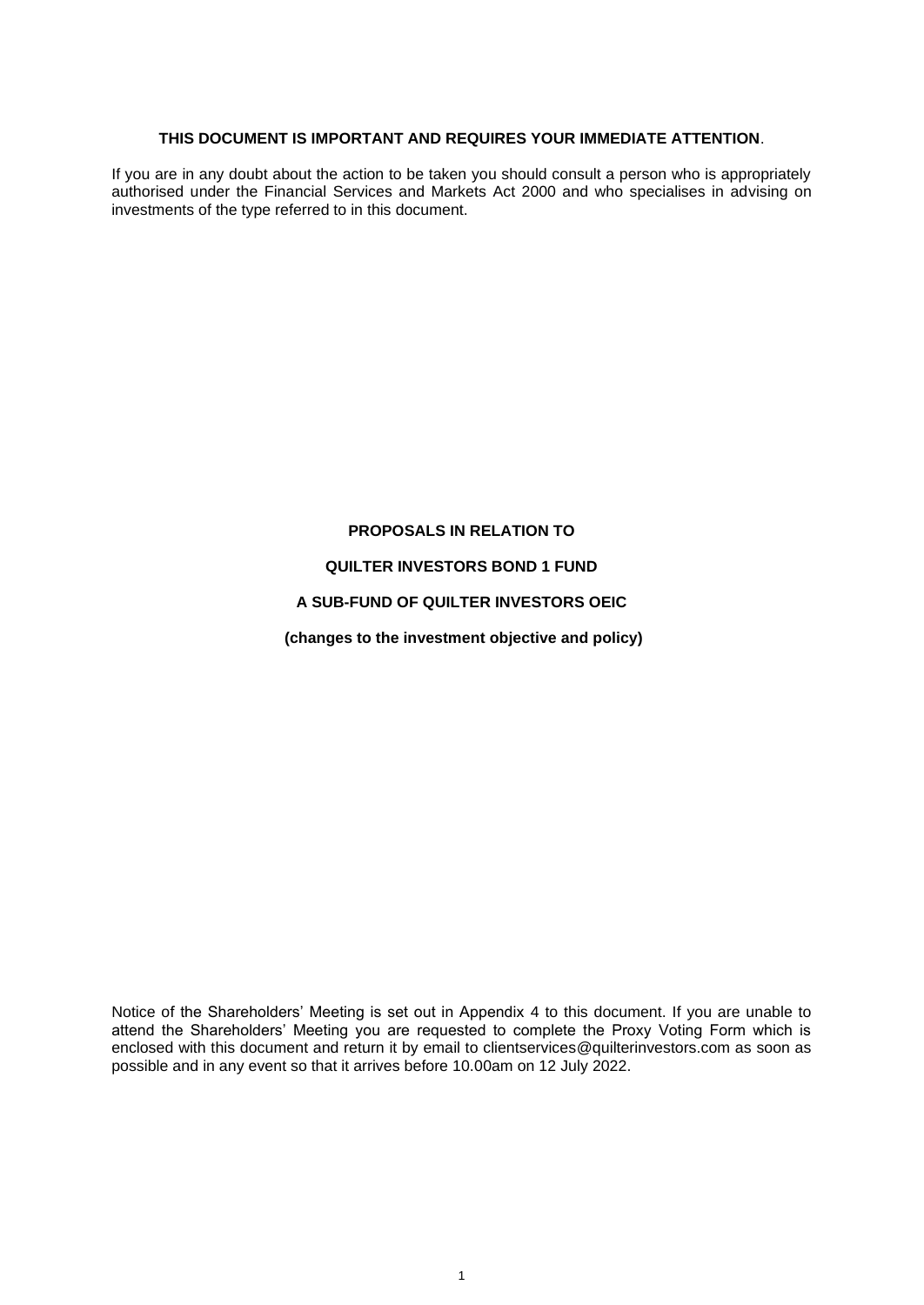# **GLOSSARY OF TERMS USED IN THIS DOCUMENT**

Throughout this document, except when the context requires otherwise, terms defined in the Instrument of Incorporation and the Prospectus of the Scheme shall have the same meanings, otherwise the following definitions apply:

| <b>ACD</b>                         | Quilter Investors Limited, as authorised corporate<br>director of the Scheme;                                                                                                                                                                                                                                                                                                     |
|------------------------------------|-----------------------------------------------------------------------------------------------------------------------------------------------------------------------------------------------------------------------------------------------------------------------------------------------------------------------------------------------------------------------------------|
| <b>Depositary</b>                  | Citibank UK Limited, as depositary of the Scheme;                                                                                                                                                                                                                                                                                                                                 |
| <b>Effective Date</b>              | 12 noon on 19 August 2022 or such subsequent date<br>and time as may be agreed in writing between the<br>ACD and the Depositary;                                                                                                                                                                                                                                                  |
| <b>Extraordinary Resolution</b>    | the extraordinary resolution set out in the Notice of<br>Shareholders' Meeting contained in Appendix 4 to this<br>document:                                                                                                                                                                                                                                                       |
| <b>FCA</b>                         | the Financial Conduct Authority, or any successor<br>regulatory body;                                                                                                                                                                                                                                                                                                             |
| <b>Fund</b>                        | Quilter Investors Bond 1 Fund, a sub-fund of the<br>Scheme;                                                                                                                                                                                                                                                                                                                       |
| <b>Instrument of Incorporation</b> | the instrument of incorporation of the Scheme;                                                                                                                                                                                                                                                                                                                                    |
| <b>Investment Adviser</b>          | TwentyFour Asset Management LLP, the investment<br>adviser to whom the ACD has delegated investment<br>management of the Fund;                                                                                                                                                                                                                                                    |
| <b>Prospectus</b>                  | the current prospectus of the Scheme;                                                                                                                                                                                                                                                                                                                                             |
| <b>Proxy Voting Form</b>           | the proxy voting form for use by Shareholders in<br>respect of the Shareholders' Meeting as set out at<br>Appendix 5 to this document;                                                                                                                                                                                                                                            |
| <b>Scheme</b>                      | Quilter Investors OEIC;                                                                                                                                                                                                                                                                                                                                                           |
| <b>Shareholder</b>                 | in relation to a Share of the Fund, the person or<br>persons entered in the register as the Shareholder or<br>Shareholders of that Share or those Shares on the<br>date seven days before the date that this document is<br>issued and excluding any person or persons who are<br>known to the ACD not to be registered Shareholders<br>at the time of the Shareholders' Meeting; |
| <b>Shareholders' Meeting</b>       | the meeting of Shareholders of the Fund convened by<br>the Notice of Shareholders' Meeting set out at<br>Appendix 4 to this document;                                                                                                                                                                                                                                             |
| <b>Share or Shares</b>             | a share or shares in the Fund; and                                                                                                                                                                                                                                                                                                                                                |
|                                    |                                                                                                                                                                                                                                                                                                                                                                                   |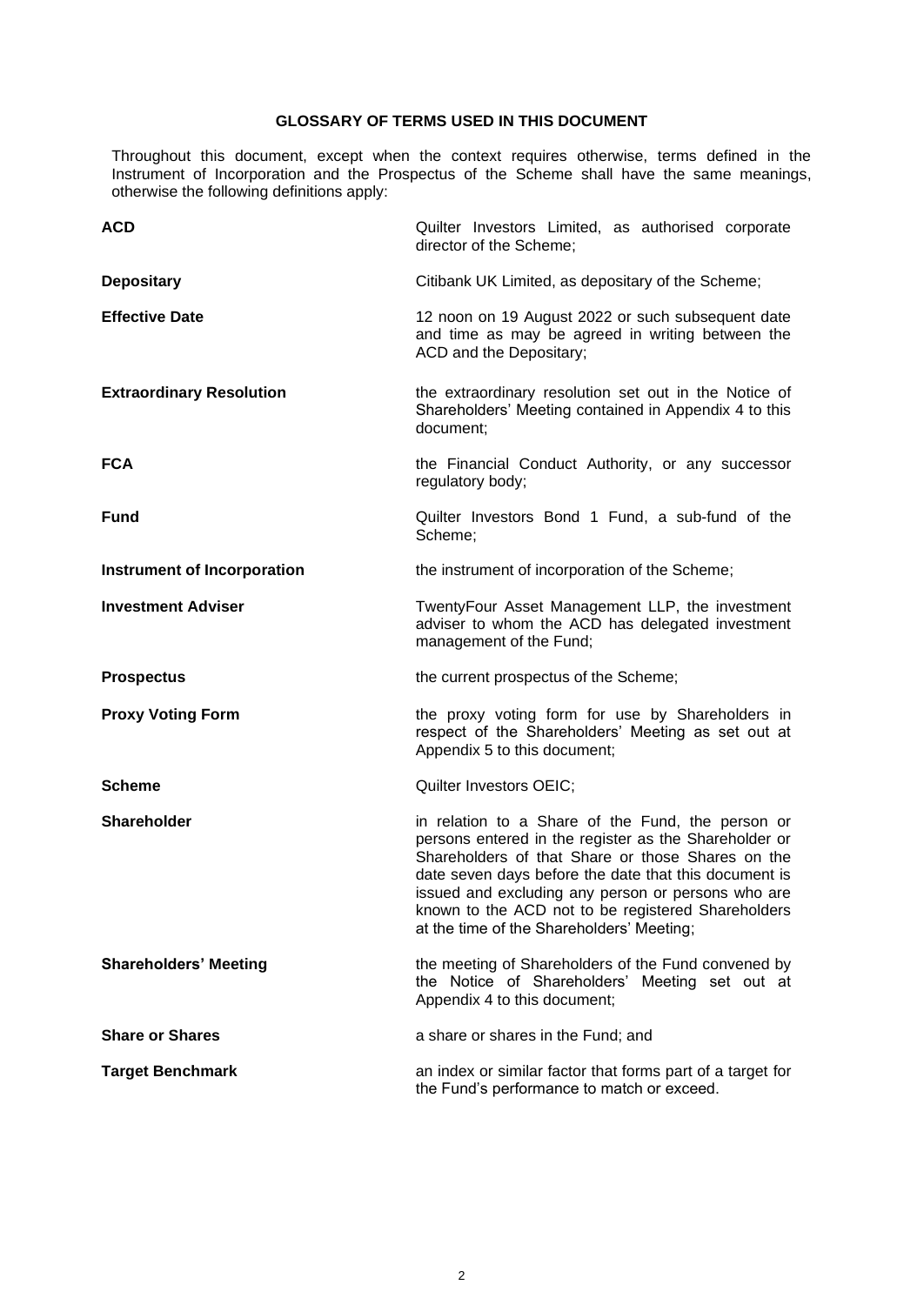# **TIMETABLE FOR THE PROPOSED CHANGES**

| Event                                                                                                                                    | <b>Date</b>                                               |
|------------------------------------------------------------------------------------------------------------------------------------------|-----------------------------------------------------------|
| Record date for voting (if you are not on the register of<br>Shareholders of the Fund on this date, you will not be eligible to<br>vote) | The day seven days<br>before the date of this<br>document |
| Last time for receipt of Proxy Voting Forms                                                                                              | 10.00am on 12 July<br>2022                                |
| Shareholders' Meeting                                                                                                                    | 10.00am on 14 July<br>2022                                |
| Last time for receipt of Proxy Voting Forms for the adjourned<br>Shareholders' Meeting (if required)                                     | 10.00am on 20 July<br>2022                                |
| Adjourned Shareholders' Meeting (if required)                                                                                            | 10.00am on 22 July<br>2022                                |
| Last date to redeem or switch prior to the proposed changes                                                                              | 11.59am on 18 August<br>2022                              |
| Effective date of the proposed changes (if the Extraordinary<br>Resolution is passed)                                                    | 12 noon on 19 August<br>2022                              |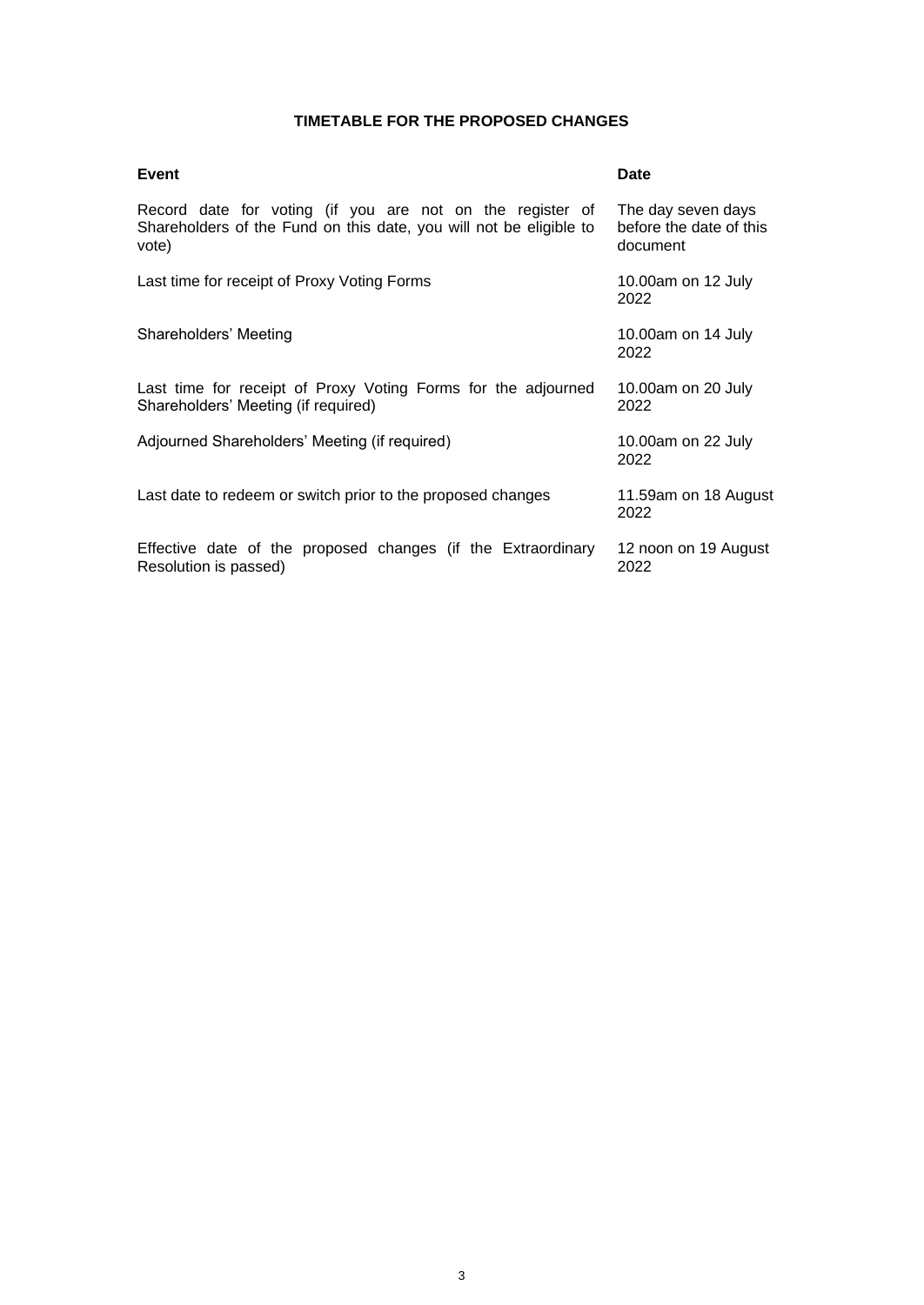## **LETTER TO SHAREHOLDERS**

To all Shareholders in: Quilter Investors Bond 1 Fund (a sub-fund of Quilter Investors OEIC)

21 June 2022

Dear Shareholder

#### **Changes to Quilter Investors Bond 1 Fund (the "Fund")**

We, Quilter Investors Limited (the "**ACD**") are writing to you as a Shareholder in the Fund to inform you of our proposal to make certain changes to the Fund. The purpose of this document is to set out the reasons behind the proposed changes and to seek your approval for them.

The terms used in this document are defined in the Glossary on page 2.

#### 1 **What are the changes and why are we making them?**

The changes proposed are explained below and a comparison of the Fund before and after the proposed changes is set out in Appendix 1.

**Fundamental changes requiring Shareholder approval:** we propose to make the following changes to the Fund which require your approval at the Shareholders' Meeting (the "**Fundamental Changes**"):

#### *Ability to take interest rate duration risk*

We propose amending the investment policy of the Fund to increase the ability of the Investment Adviser to take interest rate duration risk. This allows the Investment Adviser more flexibility in their ability to take a view on whether the market is correctly pricing future interest rates, given that when interest rates fall, the value of fixed income investments rises and vice versa. Should the Investment Adviser's view prove correct this would result in improved returns for Shareholders over the longer term, albeit at an increased risk. The increase in risk is relatively minor, resulting in the synthetic risk and reward indicator ("**SRRI**") of the Fund moving from a 3 to a 4. The increased flexibility will allow the Investment Adviser to improve returns in risk-on environments while continuing to allow them to protect capital in risk-off environments. The ACD believes that the additional potential return justifies the increased risk and is expected to result in a better Shareholder outcome.

#### *Change to the target benchmark*

We propose changing the target benchmark of the Fund to better reflect the Fund's risk/return strategy, including the greater risk in strategy following the above change, from the ICE BofA SONIA 3-Month Constant Maturity Index, to the ICE BofA Q9AX Custom Index. The new target benchmark comprises of 75% of the ICE BofA 1-5Y Sterling Non-gilt Index and 25% of the ICE BofA Sterling High Yield Index. It is a custom blend of indices containing a mixture of securitised, corporate and high yield debt instruments.

**Additional changes that do not require Shareholder approval:** in addition to the above Fundamental Changes, we are making the following changes at the same time (and these changes do not require Shareholder approval):

#### *Exposure to sterling denominated securities*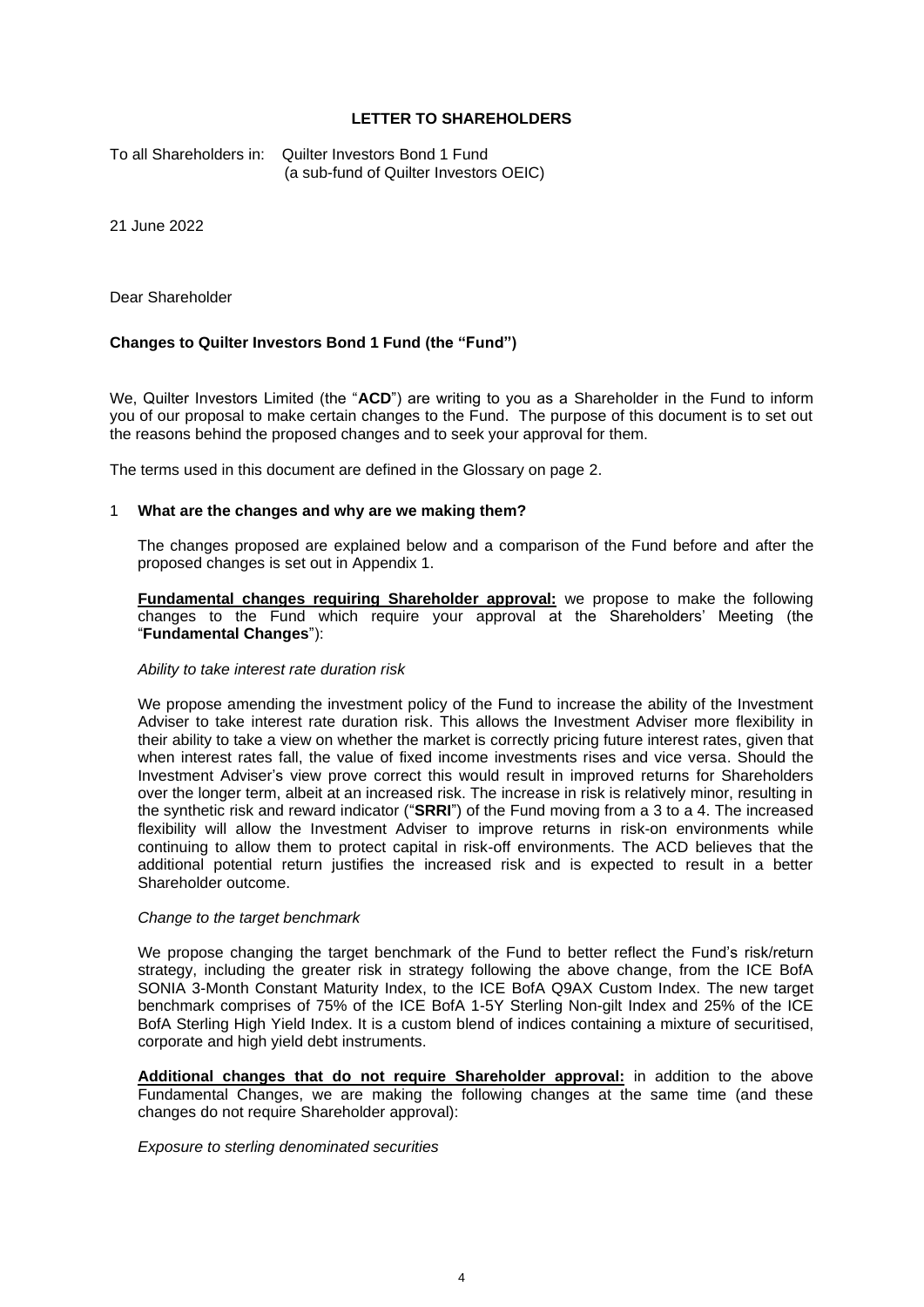In December 2020, we identified that the Prospectus was not accurately describing how the Investment Adviser manages the Fund, regarding the Fund's exposure to sterling-denominated securities. The Investment Adviser has maintained approximately 98% exposure of the Fund's portfolio to sterling through the use of currency hedging and approximately 30-40% exposure of the Fund's portfolio to sterling-denominated securities. However, the Prospectus has stated that the Fund's portfolio would be "predominantly" and, since August 2019 (when the Prospectus was amended following the FCA's Asset Management Market Study), "primarily (at least 70%)", sterling-denominated. We therefore propose amending the investment policy of the Fund to clarify that the portfolio's minimum exposure to sterling-denominated securities of 70% includes nonsterling exposure hedged back to sterling. This change will then bring the investment policy in line with the actual approach used by the Investment Adviser i.e. at least 70% of the portfolio will be invested in sterling-denominated (or hedged back to sterling) debt securities.

#### *Change to the name of the Fund*

We are changing the name of the Fund from "Quilter Investors Bond 1 Fund" to "Quilter Investors Dynamic Bond Fund", as we believe this will provide Shareholders with a better understanding of the Fund's investment approach, particularly as "Dynamic" reflects the Investment Adviser's flexibility to invest in a broad range of fixed interest assets and to allocate the portfolio to subasset classes of greatest opportunity depending on its view of the market, as described in the revised investment policy of the Fund.

#### *Enhancements to the Prospectus*

We are making certain enhancements to the Prospectus to provide Shareholders with more clarity as to how the Fund is managed. Full details of the changes are set out in Appendix 1. The changes can be summarised as follows:

- **Investment policy**: we are updating the Fund's investment policy to:
	- o provide additional detail on the type of investments the Fund will typically hold. In particular, we are clarifying that the Fund may invest up to 49% of the value of its property in contingent convertible bonds ("**CoCos**"), although please note that this does not represent a change to the current investment approach of the Fund; and
	- o clarify the purposes for which derivatives may be used.
- **Target Benchmark**: we are providing additional information to explain why we believe the Target Benchmark is appropriate as a measure for assessing the performance of the Fund.
- **Investment approach:** we are re-labelling the "Investment Style" section of the Prospectus to "Investment Approach" as this better reflects the description of the way in which the Fund is managed. We are also providing further information on how we monitor the Investment Adviser and providing an explanation that the investments in the Fund may differ from those in the Target Benchmark.

#### 2 **Costs**

The ACD will pay any costs associated with these changes.

#### 3 **Shareholder Approval**

The details of the various consents and acknowledgements in relation to the proposed changes from the FCA and the Depositary are set out in Appendix 2, along with a list of the documents relating to the Fund which are available for inspection.

The Fundamental Changes can only proceed if Shareholders vote in favour by an Extraordinary Resolution at a meeting called for this purpose. The procedure for the Shareholders' Meeting is set out in Appendix 3.

The Extraordinary Resolution is set out in the Notice of Shareholders' Meeting at Appendix 4.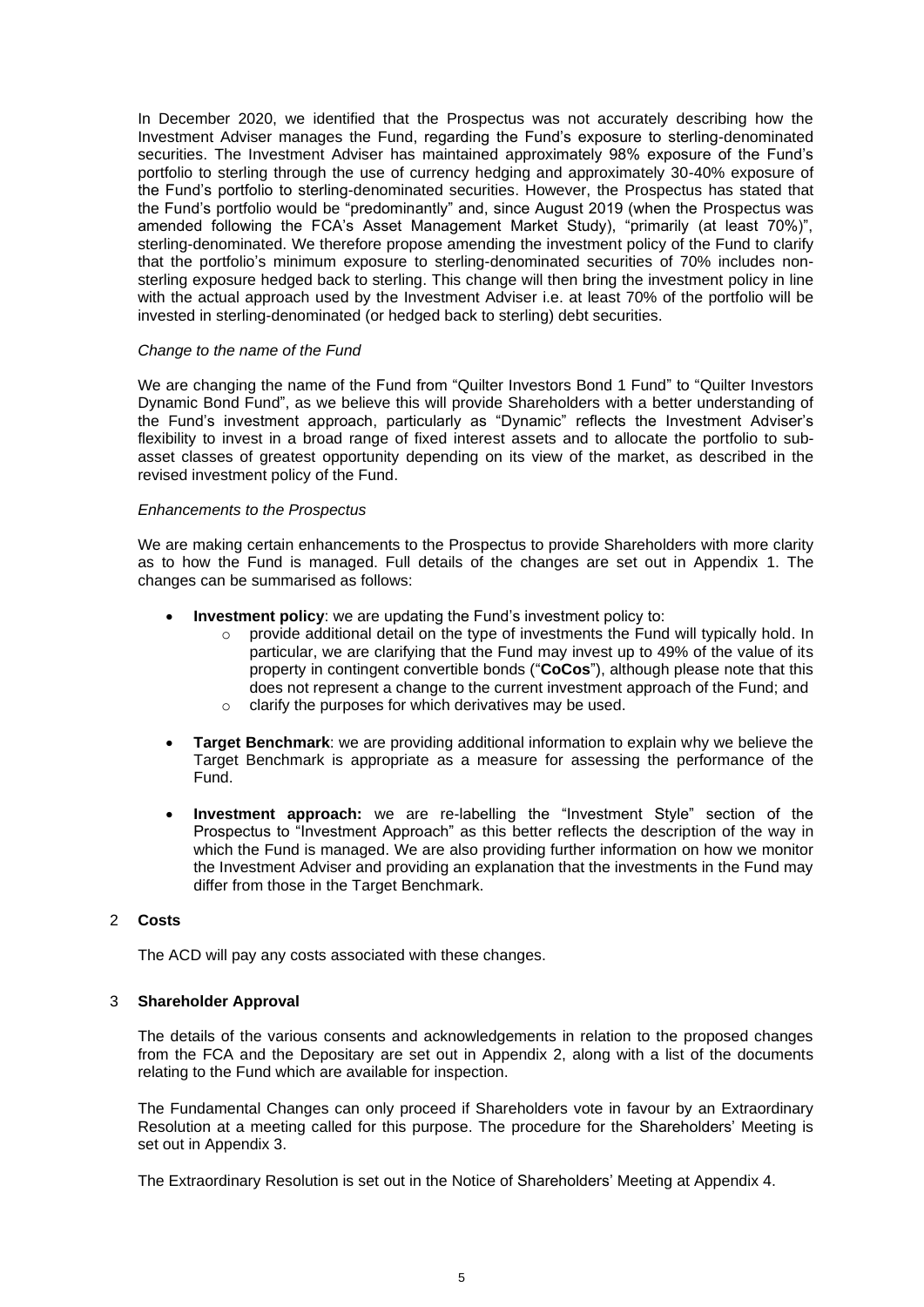If the Fundamental Changes are approved by the required majority of Shareholders they will be implemented on the Effective Date. The required majority is not less than three quarters of the votes validly cast. Once passed, an Extraordinary Resolution is binding on all Shareholders in the Fund, whether or not they voted in favour of it, or voted at all.

If the Fundamental Changes are rejected then they will not be made to the Fund, but we will still make the additional changes noted above which do not require Shareholder approval.

Notice of the outcome of the Shareholders' Meeting will be published within two business days of the meeting on the ACD's website: [https://www.quilterinvestors.com/.](https://www.quilterinvestors.com/)

#### 4 **Action to be taken**

We draw your attention to the Notice of Shareholders' Meeting which contains the Extraordinary Resolution set out in Appendix 4.

**A Proxy Voting Form for use at the Shareholders' Meeting accompanies this document. If you are unable to attend the Shareholders' Meeting, you are urged to complete and return the enclosed Proxy Voting Form in accordance with the instructions on it as soon as possible but in any event so that the Proxy Voting Form arrives no later than 10.00am on 12 July 2022. Completed Voting Forms must be emailed to clientservices@quilterinvestors.com**

**To avoid an unnecessary adjournment, if you are unable to attend the Shareholders' Meeting we would be grateful if you would complete and return the enclosed Proxy Voting Form as soon as practicable and in any event so that it arrives before 10.00am on 12 July 2022.**

#### 5 **Further Information**

You can switch to another UK domiciled fund managed by Quilter Investors of your choice at any time free of charge by following the process set out in the Prospectus. Details of other available UK domiciled funds managed by Quilter Investors are in the Prospectus and on the ACD's website: [https://www.quilterinvestors.com/.](https://www.quilterinvestors.com/) Please note that a switch of shares in one fund for shares in any other fund may incur a liability to capital gains tax depending on your personal circumstances. If you are unsure, please consult your financial adviser.

**Note for holders of Shares through an ISA** - If you currently hold your Shares in an ISA wrapper and you wish to preserve the ISA status of your investment you will need to select a fund which is eligible to be held within your ISA. Your financial adviser will be able to advise you on an alternative eligible fund.

If you have any questions about the proposed changes or require any further information, please contact the ACD on +44 20 7167 3600 or by email at [clientservices@quilterinvestors.com](mailto:clientservices@quilterinvestors.com)**.** We may record and monitor calls. Call charges may vary. Please be aware that the ACD is unable to provide you with financial or investment advice.

Yours faithfully,

**For and on behalf of Quilter Investors Limited**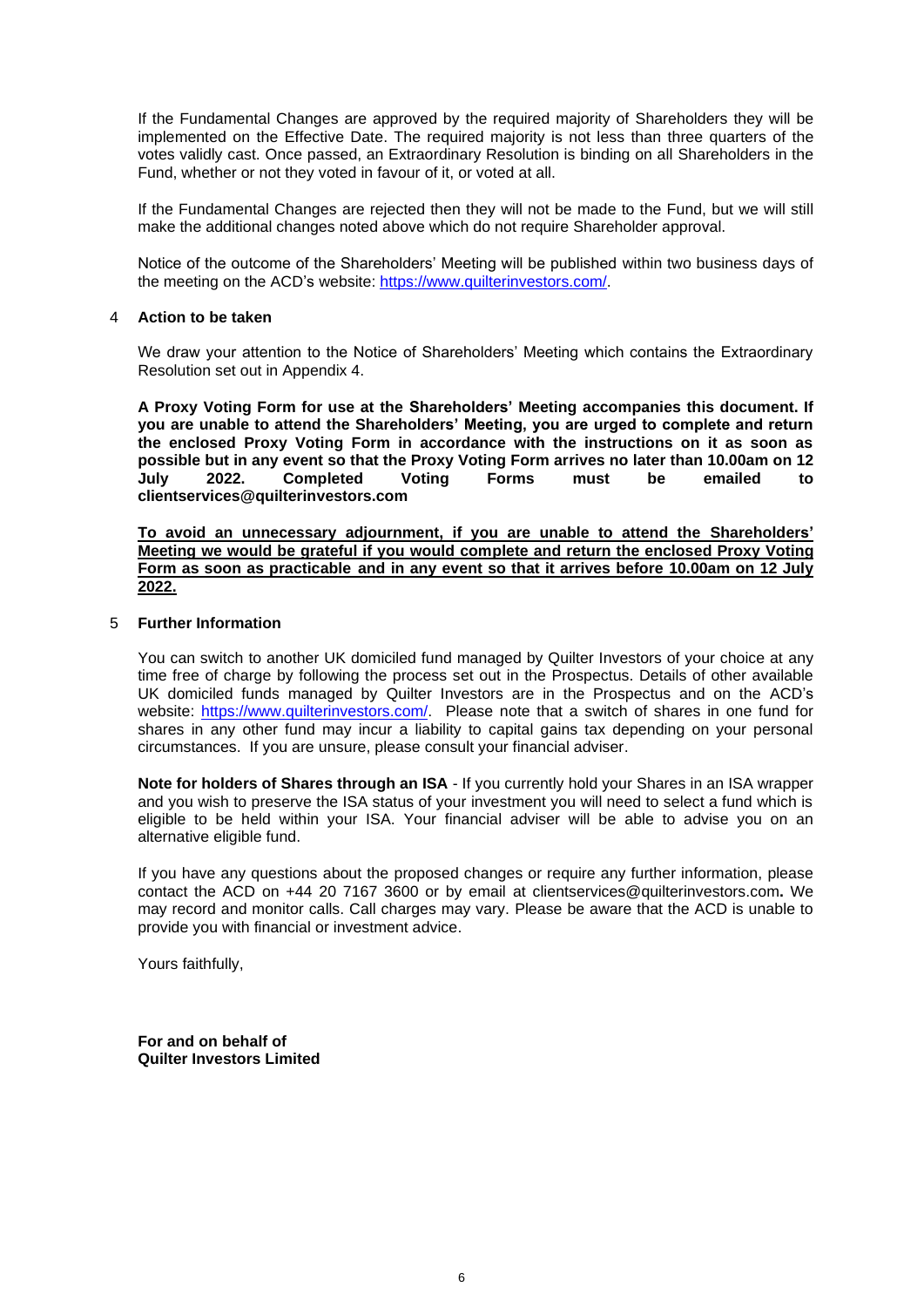## **A COMPARISON OF THE FUND BEFORE AND AFTER THE PROPOSED CHANGES**

The following is a comparison highlighting the proposed changes to the name, investment objective, policy, target benchmark and investment approach of the Fund:

|                             | <b>Before</b>                                                                                                                                                                                                                                                                                                                                                                                                                                                                                                                                                                                                                                                                                                                                                                                                                                                                                                                                                                                                                                                                                                                                                                                                                                                                                                                                                                               | After                                                                                                                                                                                                                                                                                                                                                                                                                                                                                                                                                                                                                                                                                                                                                                                                                                                                                                                                                                                                                                                                                                                                                                                                                                                                                                                                                                                                                                                                                                            |  |
|-----------------------------|---------------------------------------------------------------------------------------------------------------------------------------------------------------------------------------------------------------------------------------------------------------------------------------------------------------------------------------------------------------------------------------------------------------------------------------------------------------------------------------------------------------------------------------------------------------------------------------------------------------------------------------------------------------------------------------------------------------------------------------------------------------------------------------------------------------------------------------------------------------------------------------------------------------------------------------------------------------------------------------------------------------------------------------------------------------------------------------------------------------------------------------------------------------------------------------------------------------------------------------------------------------------------------------------------------------------------------------------------------------------------------------------|------------------------------------------------------------------------------------------------------------------------------------------------------------------------------------------------------------------------------------------------------------------------------------------------------------------------------------------------------------------------------------------------------------------------------------------------------------------------------------------------------------------------------------------------------------------------------------------------------------------------------------------------------------------------------------------------------------------------------------------------------------------------------------------------------------------------------------------------------------------------------------------------------------------------------------------------------------------------------------------------------------------------------------------------------------------------------------------------------------------------------------------------------------------------------------------------------------------------------------------------------------------------------------------------------------------------------------------------------------------------------------------------------------------------------------------------------------------------------------------------------------------|--|
| <b>Name</b>                 | <b>Quilter Investors Bond 1 Fund</b>                                                                                                                                                                                                                                                                                                                                                                                                                                                                                                                                                                                                                                                                                                                                                                                                                                                                                                                                                                                                                                                                                                                                                                                                                                                                                                                                                        | Quilter Investors Dynamic Bond<br><b>Fund</b>                                                                                                                                                                                                                                                                                                                                                                                                                                                                                                                                                                                                                                                                                                                                                                                                                                                                                                                                                                                                                                                                                                                                                                                                                                                                                                                                                                                                                                                                    |  |
| <b>Investment Objective</b> | The<br>Fund<br>achieve<br>aims<br>to<br>a<br>combination of income and capital<br>growth and to outperform the ICE<br>BofA SONIA 3-Month Constant<br>Maturity Index, net of charges, over<br>rolling five year periods.                                                                                                                                                                                                                                                                                                                                                                                                                                                                                                                                                                                                                                                                                                                                                                                                                                                                                                                                                                                                                                                                                                                                                                     | The<br>Fund<br>aims<br>achieve<br>to<br>- a<br>combination of income and capital<br>growth and to outperform the ICE<br>BofA Q9AX Custom Index, net of<br>charges,<br>rolling<br>five-year<br>over<br>periods.                                                                                                                                                                                                                                                                                                                                                                                                                                                                                                                                                                                                                                                                                                                                                                                                                                                                                                                                                                                                                                                                                                                                                                                                                                                                                                   |  |
| <b>Investment Policy</b>    | The Fund invests in a well diversified<br>portfolio consisting primarily (at least<br>70%) of Sterling denominated fixed<br>interest securities. The Fund is also<br>permitted to invest in overseas bonds<br>non-Sterling currency<br>and<br>any<br>exposure will be hedged back into<br>Sterling to remove the risk of<br>exchange rate fluctuation. These<br>securities may be investment grade<br>or sub-investment grade.<br>Investments may be made through<br>investment<br>collective<br>schemes<br>(which may include those managed<br>or operated by the ACD or an<br>associate of the ACD) or through<br>directly invested portfolios. The Fund<br>may also invest in money market<br>instruments and hold cash.<br>derivative<br>The Fund<br>may use<br>instruments for investment purposes<br>or Efficient Portfolio Management.<br>The use of derivatives for the<br>purpose of investment may affect the<br>risk profile of the Fund although this<br>is not the ACD's intention. The use<br>of derivatives for Efficient Portfolio<br>Management is unlikely to affect the<br>risk profile of the Fund.<br>The Fund is managed<br>by<br>an<br>Investment Adviser selected by the<br>ACD for their expected ability to<br>manage the Fund according to the<br>investment objective and policy. The<br>ACD continuously monitors and may<br>periodically make changes to this | The Fund invests at least 70% of the<br>value of its property in a diversified<br>range of Sterling-denominated (or<br>hedged back to Sterling) investment<br>grade and sub-investment grade debt<br>securities<br>issued<br>by companies,<br>banks,<br>public<br>entities<br>and<br>governments located in developed<br>and emerging markets anywhere in<br>the world. Investment may be direct<br>or indirect (e.g. through collective<br>investment schemes or derivatives).<br>The Fund's dynamic approach allows<br>investment in a broad range of fixed<br>interest assets and allocation to sub-<br>asset classes of greatest opportunity<br>at any given point in time, while<br>derivatives can be used as a cost<br>effective way to adjust the risk profile<br>of the Fund, depending on market<br>conditions. The Fund's investments<br>tend to be held for the medium to<br>long term, although can be sold<br>sooner if it is in the interests of the<br>Fund. At any time the Fund may<br>invest up to 50% of its property in<br>sub-investment grade bonds. The<br>Fund may invest up to 60% of its<br>property in debt securities whose<br>issuers are in the financial sector<br>(which may include up to 49% of the<br>value of its property in contingent<br>convertible bonds (CoCos)). The<br>Fund may also invest up to 50% of its<br>property in asset-backed<br>and<br>mortgage-backed<br>securities.<br>The Fund may also invest in other<br>transferable<br>securities,<br>collective |  |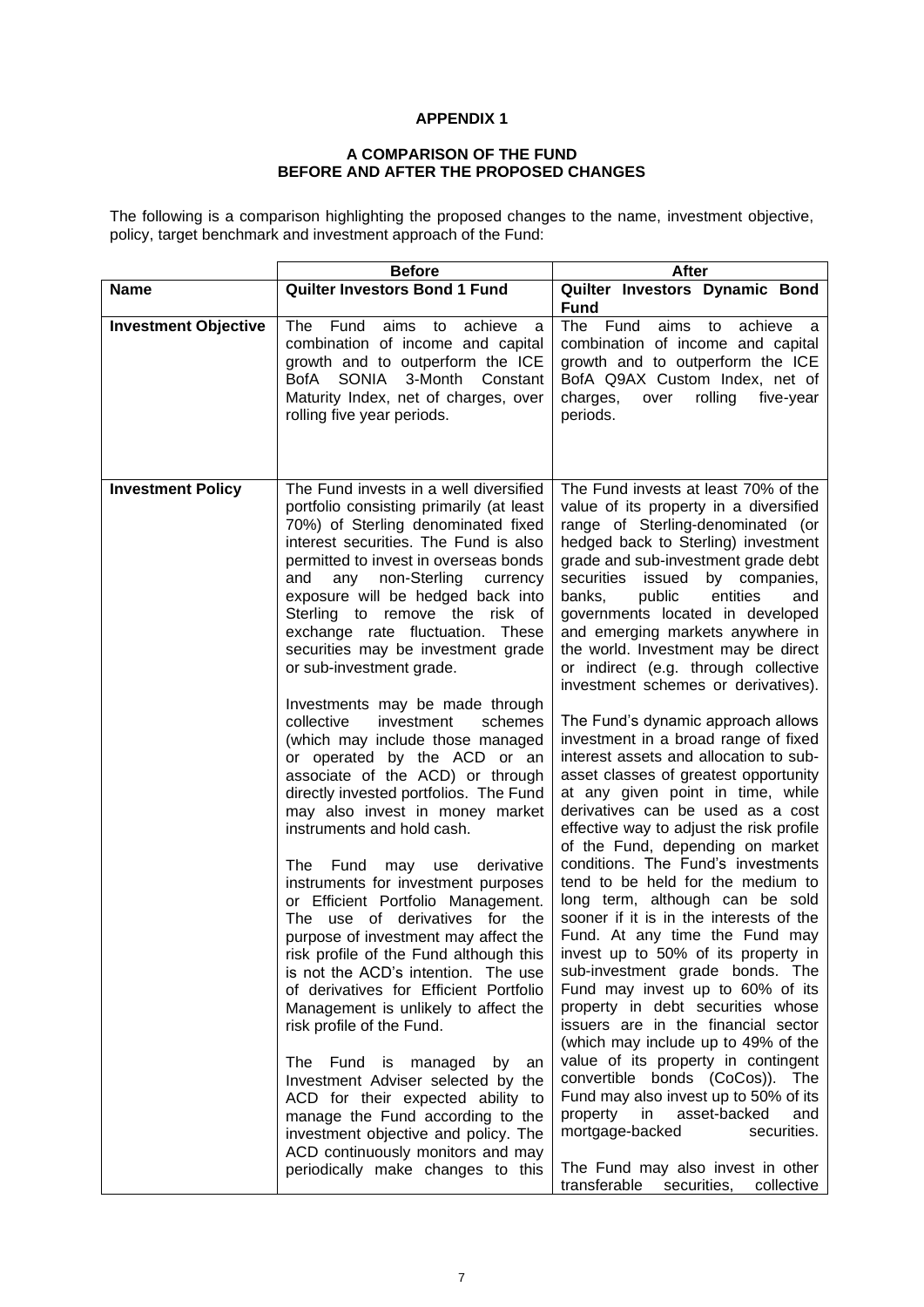|                                                                        | appointment.                                                                                                                                                                                                                                                                                                     | investment<br>schemes,<br>warrants,<br>money market instruments, deposits,<br>derivatives.<br>cash<br>and<br>investment<br>in<br>collective<br>Any<br>investment schemes may include<br>those managed or operated by the<br>ACD or an associate of the ACD.<br>The Fund may use derivatives for<br>investment purposes and/or Efficient<br>Portfolio Management. The use of<br>derivatives for the<br>purpose<br>οf<br>investment may affect the risk profile<br>of the Fund although this is not the<br>ACD's<br>intention.<br>The<br>use<br>οf<br>Efficient<br>Portfolio<br>derivatives<br>for<br>Management is not likely to affect the<br>risk profile of the Fund. |
|------------------------------------------------------------------------|------------------------------------------------------------------------------------------------------------------------------------------------------------------------------------------------------------------------------------------------------------------------------------------------------------------|-------------------------------------------------------------------------------------------------------------------------------------------------------------------------------------------------------------------------------------------------------------------------------------------------------------------------------------------------------------------------------------------------------------------------------------------------------------------------------------------------------------------------------------------------------------------------------------------------------------------------------------------------------------------------|
| <b>Target Benchmark</b>                                                | The target benchmark for the Fund is<br><b>ICE</b><br>BofA<br><b>SONIA</b><br>3-Month<br>the<br>Constant Maturity Index.<br>This.<br>benchmark<br>is<br>considered<br>appropriate on the basis that the<br>Fund is managed with a view to<br>outperforming this Index as set out in<br>the investment objective. | The Target Benchmark for the Fund<br>is the ICE BofA Q9AX Custom Index,<br>which is a custom blend of indices<br>containing a mixture of securitised,<br>high<br>yield<br>corporate and<br>debt<br>instruments. The Target Benchmark<br>representative<br>of<br>the<br>debt<br>İS.<br>instruments in which<br>Fund<br>the<br>primarily invests and is therefore<br>considered<br>an<br>appropriate<br>benchmark for the Fund to seek to<br>outperform and against which its<br>performance may be assessed.                                                                                                                                                             |
| <b>Investment Style (to</b><br>be renamed<br>"Investment<br>Approach") | The Fund is actively managed. This<br>means the Investment Adviser uses<br>their expertise to pick investments to<br>achieve the Fund's objective.                                                                                                                                                               | The Fund is managed<br>by<br>an<br>Investment Adviser selected by the<br>ACD for its expected ability to<br>manage the Fund according to the<br>investment objective and policy. The<br>ACD continuously monitors and may<br>periodically make changes to this<br>appointment.                                                                                                                                                                                                                                                                                                                                                                                          |
|                                                                        |                                                                                                                                                                                                                                                                                                                  | The Fund is actively managed. This<br>means the Investment Adviser uses<br>its expertise to pick investments to<br>achieve the Fund's objective, so<br>Fund investments may differ from<br>those<br>included<br>in<br>the<br>Target<br>Benchmark, provided<br>they<br>are<br>allowed in the investment policy.                                                                                                                                                                                                                                                                                                                                                          |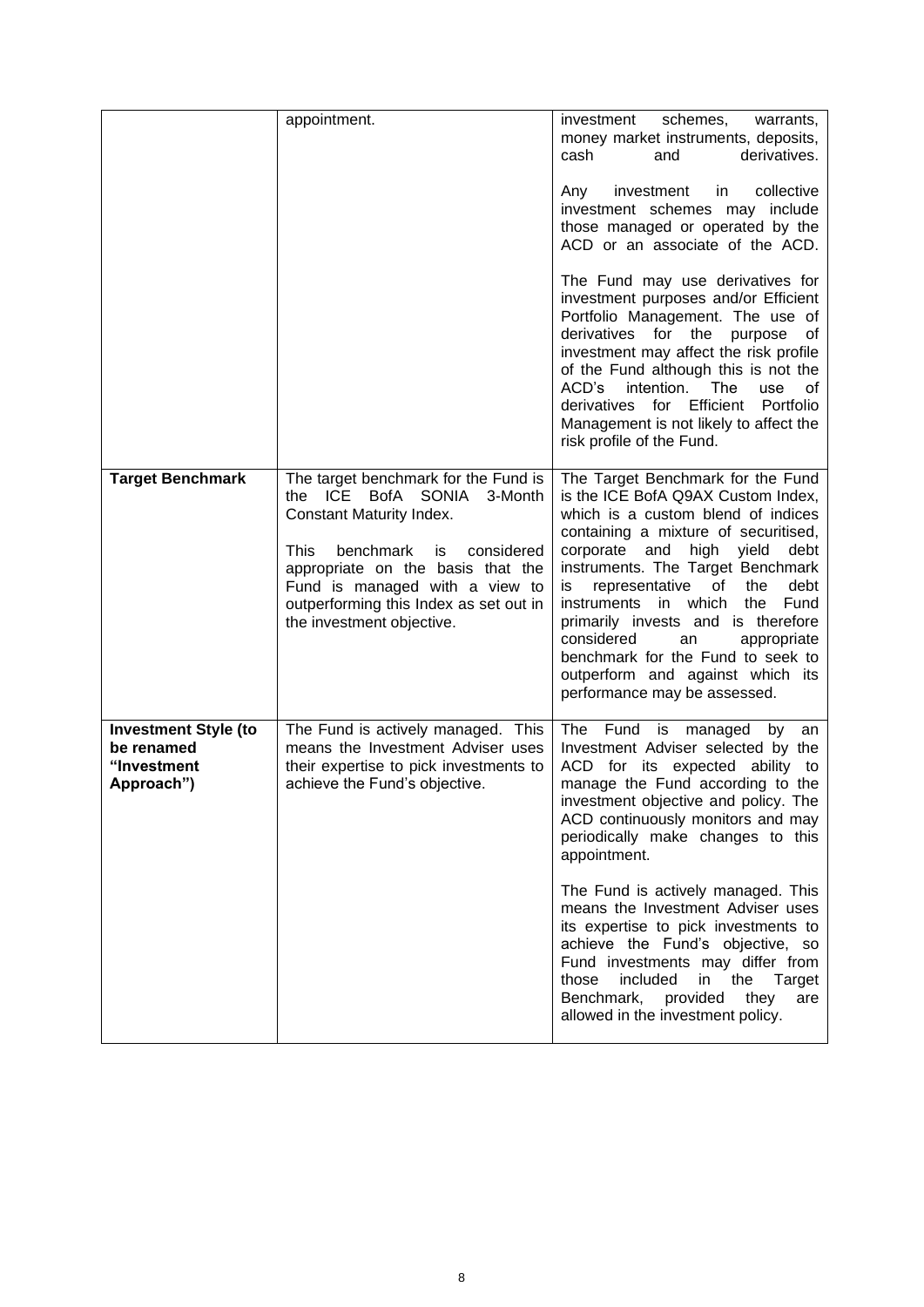#### **CONSENTS, CLEARANCES AND DOCUMENTS AVAILABLE FOR INSPECTION**

## **The Depositary**

In accordance with normal market practice, the Depositary, while expressing no opinion on the merits of the proposed changes set out in this document, has informed the ACD by letter that it consents to the references made to it in this document in the form and context in which they appear (the "**Consent**  Letter"). Whether to vote for or against the Extraordinary Resolution is a matter for the judgement of each Shareholder in the Fund and the confirmation is, therefore, not a recommendation as to the manner in which a Shareholder should vote.

The Depositary has also approved the Proxy Voting Form, the time and procedure for the Shareholders' Meeting and for the lodging of Proxy Voting Forms, as well as the appointment of the chairperson of the Shareholders' Meeting.

## **The FCA**

The FCA has been informed of the changes proposed in this document and has confirmed that implementation of them as set out in this document will not affect the continuing authorisation of the Scheme.

#### **Documents Available for Inspection**

Electronic copies of the following documents are available for inspection on request and copies will also be available at the Shareholders' Meeting:

- a) the Instrument of Incorporation prospectively amended to reflect the proposed changes;
- b) the Prospectus prospectively amended to reflect the proposed changes;
- c) the Consent Letter referred to above under "The Depositary";
- d) the approval of the FCA referred to above under "The FCA"; and
- e) the latest annual and half yearly report and accounts for the Fund.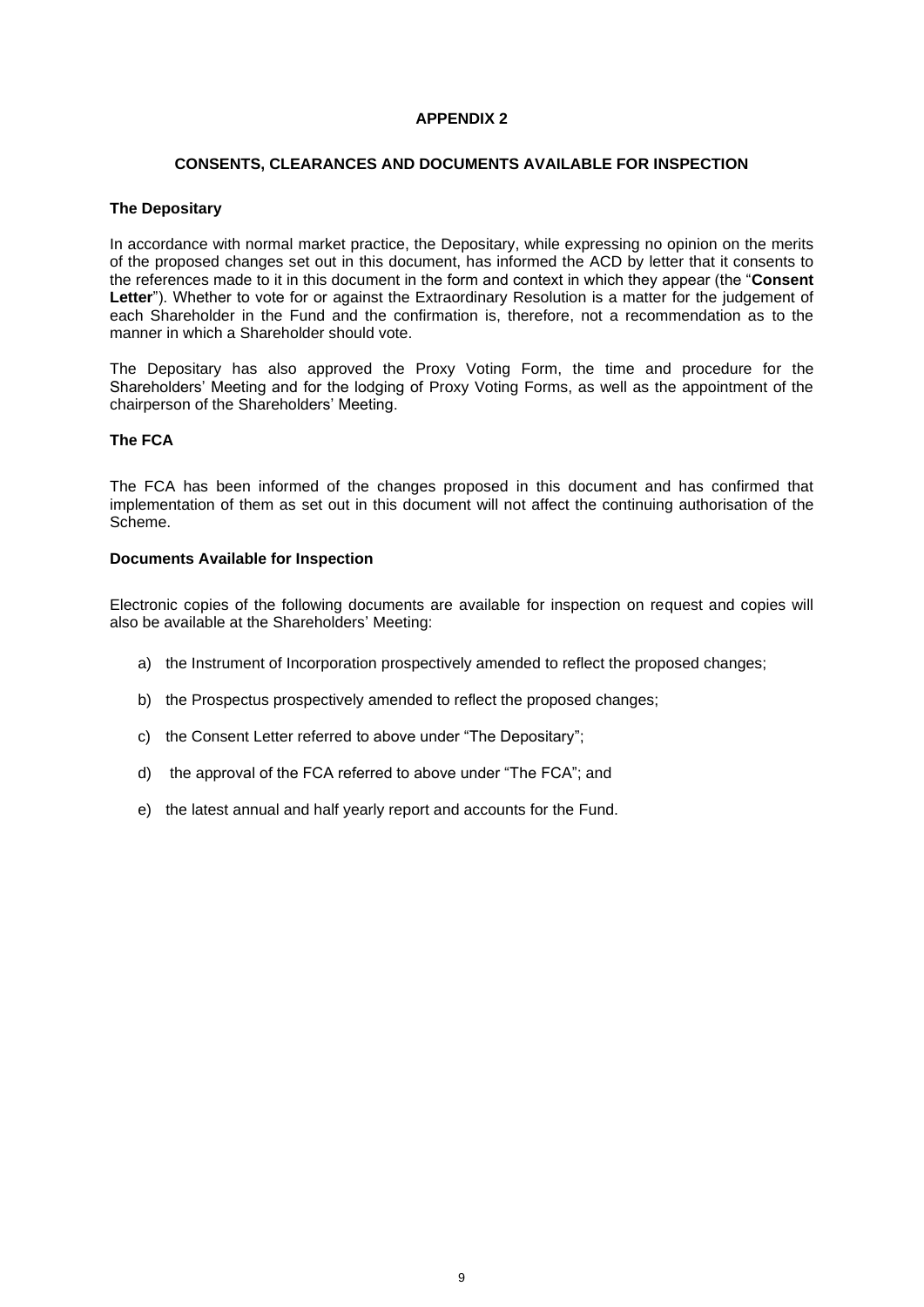### **PROCEDURE FOR SHAREHOLDERS' MEETING**

A notice convening the Shareholders' Meeting and setting out the Extraordinary Resolution to be proposed appears in Appendix 4 to this document. To be approved the Extraordinary Resolution requires a majority of not less than three quarters of the votes validly cast for or against the Extraordinary Resolution. The following procedures apply to the Shareholders' Meeting.

### **Quorum**

The required quorum for the Shareholders' Meeting is two Shareholders present in person or by proxy. If a quorum is not present within fifteen minutes from the time appointed for the Shareholders' Meeting, the Shareholders' Meeting will be adjourned to a date not less than seven days thereafter. If, at an adjourned meeting (of which Shareholders will receive the required prior notice), a quorum is not present within fifteen minutes from the time appointed for the adjourned meeting, one person (entitled to be counted in a quorum) present at the adjourned meeting will be a quorum.

The following persons will attend the Shareholders' Meeting:

- i. the chairperson of the meeting, appointed by the Depositary, who will be a representative of the ACD;
- ii. a representative of the Depositary; and
- iii. a small number of additional personnel of the ACD, to assist with proceedings at the meeting.

#### **Voting**

A poll will be taken on the Extraordinary Resolution at the Shareholders' Meeting. On a poll, every Shareholder who is present in person, or by proxy or (being a corporation) is present by an authorised representative will have that proportion of the voting rights attached to all of the Shares in issue in the Fund that the aggregate price of the Shares held by such Shareholder bears to the aggregate price of all of the Shares in issue in the Fund. A person entitled to more than one vote need not, if they vote, use all their votes or cast all the votes they use the same way. All valid proxy votes received will be included in the poll to be taken at the Shareholders' Meeting.

## **Appointment of Proxy**

A Shareholder is entitled to appoint a proxy to attend and vote at the Shareholders' Meeting instead of them. Please read the notes printed on the Proxy Voting Form enclosed with this document, which will help you to complete it. The Proxy Voting Form and the power of attorney or other document evidencing the authority (if any) under which the Proxy Voting Form is signed, or a notarially certified copy thereof, must be returned so as to arrive before 10.00am on 12 July 2022. Completed Proxy Voting Forms must be emailed to [clientservices@quilterinvestors.com.](mailto:clientservices@quilterinvestors.com) The lodging of the Proxy Voting Form will not preclude you from attending the Shareholders' Meeting and voting in person.

### **The ACD**

The ACD is not entitled to be counted in the quorum of, or to vote at, the Shareholders' Meeting or any adjourned meeting, except in respect of any Shares which it holds on behalf of or jointly with another person who, if they were the registered Shareholder, would be entitled to vote and from whom the ACD has received voting instructions. A Shareholder who is an associate of the ACD is entitled to be counted in the quorum of the Shareholders' Meeting or any adjourned meeting but may only vote in the same circumstances as the ACD.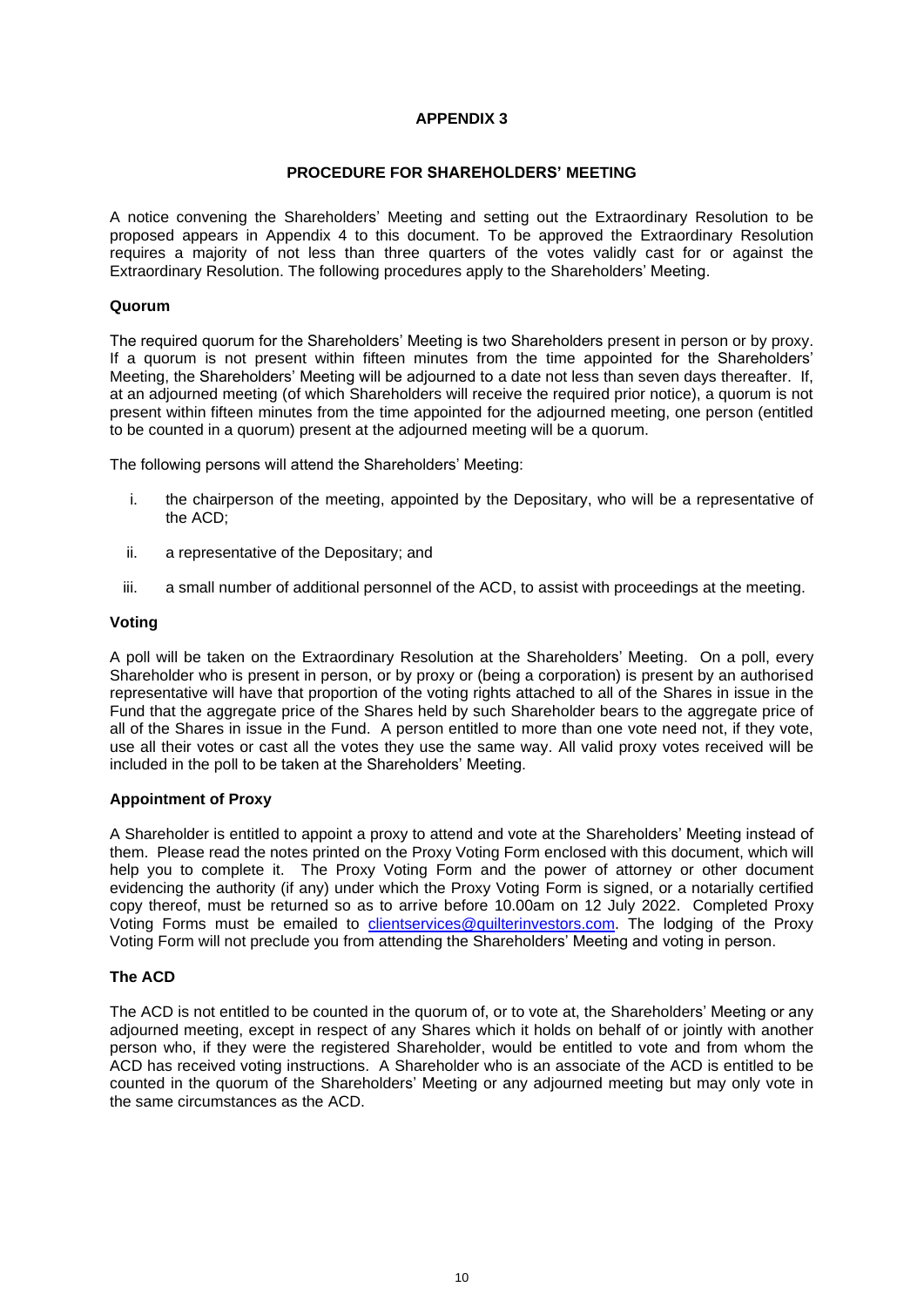# **NOTICE OF SHAREHOLDERS' MEETING QUILTER INVESTORS BOND 1 FUND**

**NOTICE IS HEREBY GIVEN** that a Shareholders' Meeting of Quilter Investors Bond 1 Fund (the "**Fund**") a sub-fund of Quilter Investors OEIC, will be held at the offices of Quilter Investors Limited, Senator House, 85 Queen Victoria Street, London, EC4V 4AB on 14 July 2022 at 10.00am to consider and vote on the following resolution which will be proposed as an Extraordinary Resolution at the Shareholders' Meeting:

## **EXTRAORDINARY RESOLUTION**:

**THAT** the investment objective and policy of the Fund be amended in the manner described in a document dated 21 June 2022 and addressed by Quilter Investors Limited to Shareholders in the Fund.

## **QUILTER INVESTORS LIMITED as authorised corporate director of QUILTER INVESTORS OEIC**

**Date:** 21 June 2022

Senator House 85 Queen Victoria Street London EC4V 4AB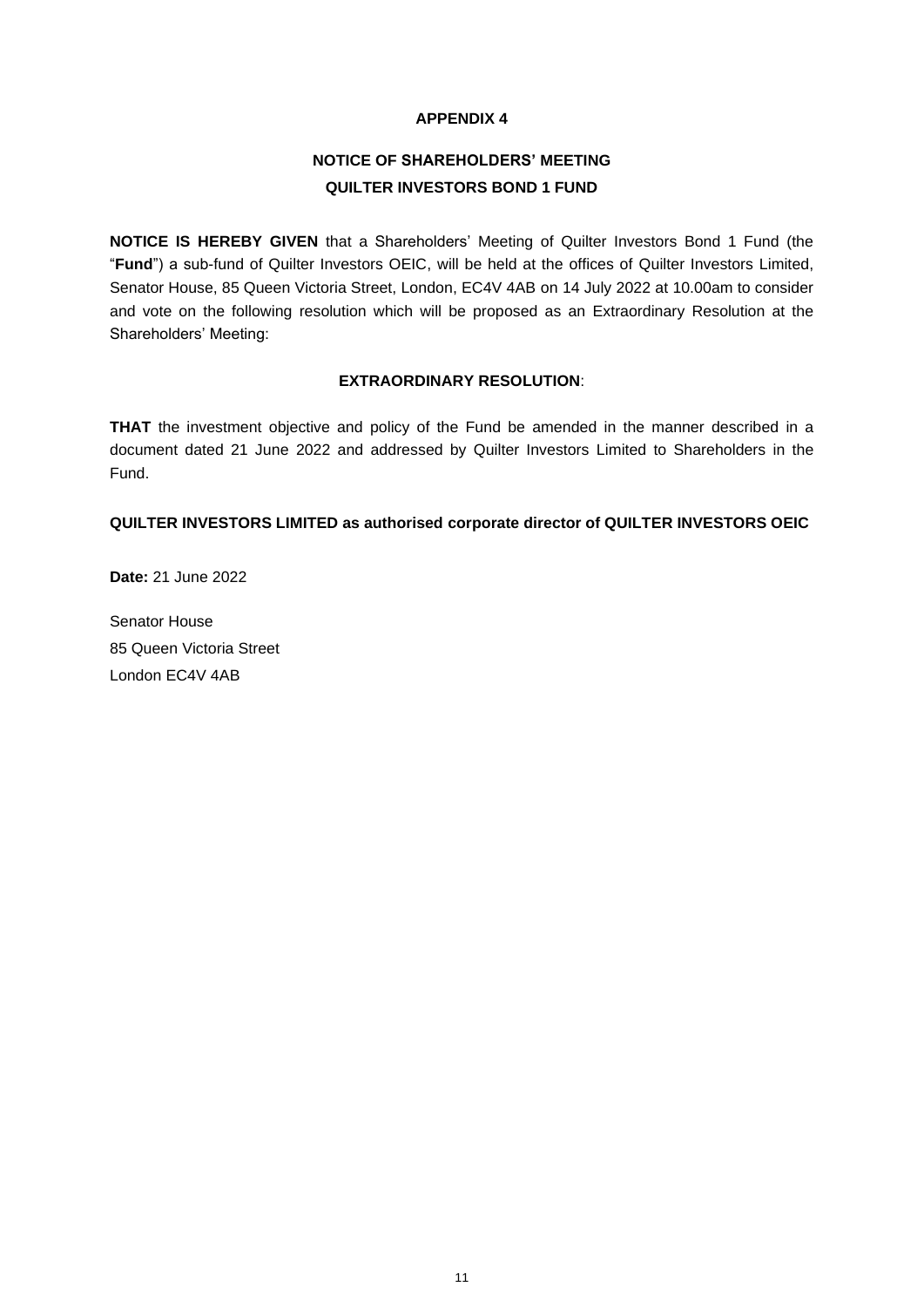# **Notes in relation to the Shareholders' Meeting:**

- 1 A Shareholder entitled to attend and vote at the Shareholders' Meeting is entitled to appoint a proxy to attend and, on a poll, to vote instead of them.
- 2 To be valid, the Proxy Voting Form and any power of attorney or other document evidencing the authority (if any) under which the Proxy Voting Form is signed, or a notarially certified copy thereof, must be returned before 10.00am on 12 July 2022. Completed Proxy Voting Forms must be emailed to clientservices@quilterinvestors.com. If so valid, the Proxy Voting Form shall also be valid for any adjourned meeting.
- 3 The quorum for the Shareholders' Meeting is two Shareholders present in person or by proxy or (in the case of a corporation) by a duly authorised representative. The majority required for the passing of the Extraordinary Resolution is three quarters or more of the total number of votes cast.
- 4 Subject to note 5 below, in respect of the Shareholders' Meeting, on a poll, every Shareholder, who is present in person, or by proxy or (being a corporation) is present by an authorised representative will have that proportion of the voting rights attached to all of the Shares in issue that the aggregate price of the Shares held by such Shareholder bears to the aggregate price of all of the Shares in issue. A person entitled to more than one vote need not, if they vote, use all their votes or cast all the votes they use the same way.
- 5 The ACD is not entitled to be counted in the quorum of, or to vote at, the Shareholders' Meeting or any adjourned meeting, except in respect of any Shares which it holds on behalf of or jointly with another person who, if they were the registered Shareholder would be entitled to vote and from whom the ACD has received voting instructions. An associate of the ACD is entitled to be counted in the quorum of the Shareholders' Meeting or any adjourned meeting but may only vote in the same circumstances as the ACD.
- 6 In the above notes, the expression "Shareholders" shall mean, in relation to a Share, the person or persons who were the registered Shareholders on the date seven days before the Notice of Shareholders' Meeting (or in the case of any adjournment, the adjourned meeting) was sent but excluding any person or persons who are known to the ACD not to be a Shareholder or Shareholders in the Fund at the time of the Shareholders' Meeting or any adjourned meeting, and such expression shall be construed accordingly.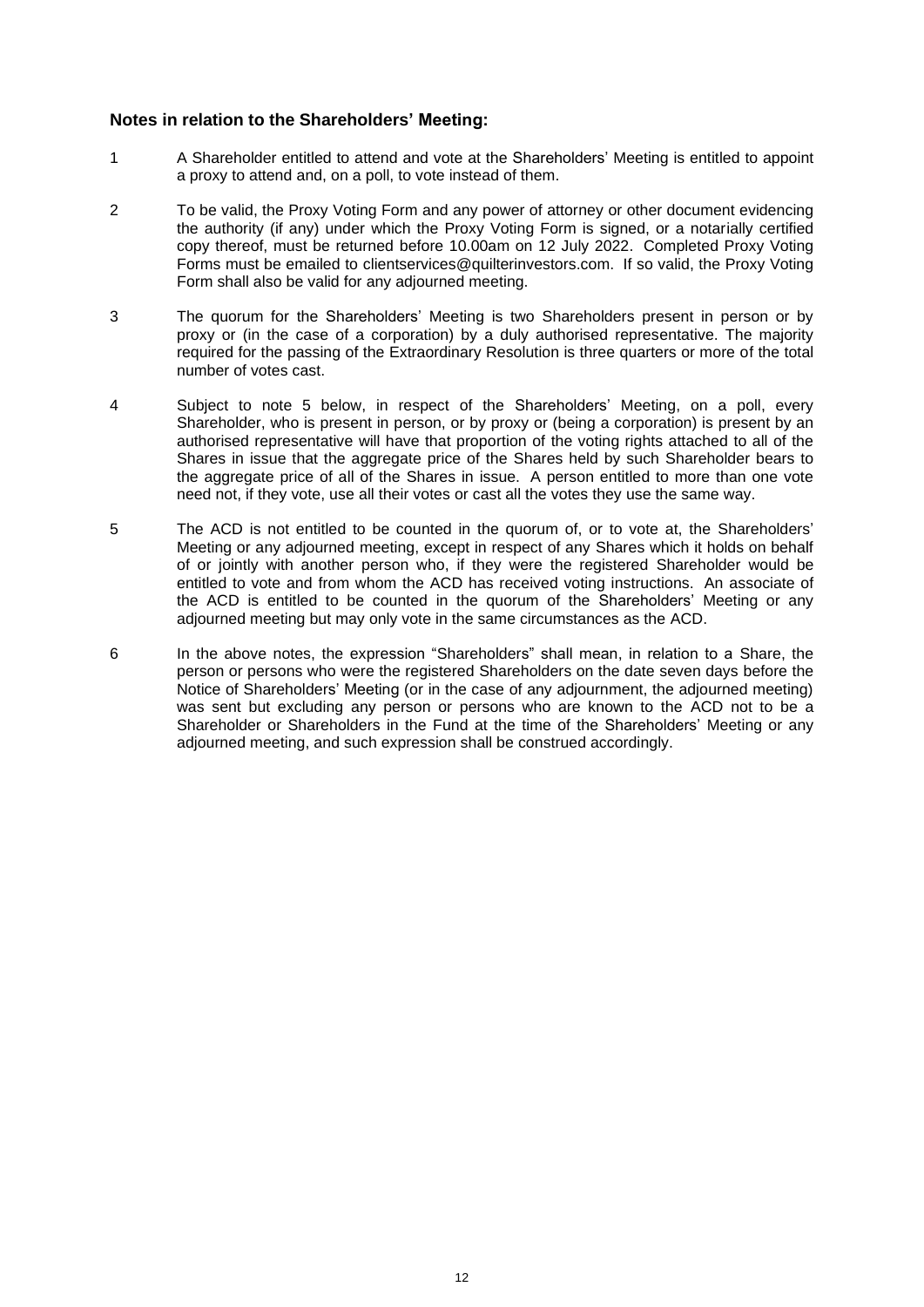### **PROXY VOTING FORM**

### **QUILTER INVESTORS BOND 1 FUND (the "Fund")**

This Proxy Voting Form is for use in connection with the Shareholders' Meeting to be held at Senator House, 85 Queen Victoria Street, London, EC4V 4AB at 10.00am on 14 July 2022 as set out in the Notice of the Shareholders' Meeting dated 21 June 2022 and at any adjournment of that meeting.

| Name:                                    |  |  |
|------------------------------------------|--|--|
| Address:                                 |  |  |
|                                          |  |  |
| Account number:                          |  |  |
| Number of Shares in the Fund (if known): |  |  |

I/We being a Shareholder/s of the Fund hereby appoint the chairperson of the Shareholders' Meeting

or .............................................................................................................................................................. (*see Note 1*) to act as my/our proxy at the Shareholders' Meeting to be held at 10.00am on 14 July 2022 (and at any adjournment thereof) and to attend and vote on a poll for me/us and in my/our name(s) on the Extraordinary Resolution set out in the Notice of the Shareholders' Meeting dated 21 June 2022 as indicated below.

To allow effective constitution of the extraordinary general meeting, if it is apparent to the chairperson that no Shareholders will be present in person or by proxy other than by proxy in the chairperson's favour then the chairperson may appoint a substitute to act as proxy in his/her stead for any Shareholder, provided that such substitute proxy shall vote on the same basis as the chairperson.

Quilter Investors Limited Senator House 85 Queen Victoria Street London EC4V 4AB

# **EXTRAORDINARY RESOLUTION**

**THAT** the investment objective and policy of the Fund be amended in the manner described in a document dated 21 June 2022 and addressed by Quilter Investors Limited to Shareholders in the Fund.

| <b>FOR</b>                              | <b>AGAINST</b>                                                 | (see Note 2) |
|-----------------------------------------|----------------------------------------------------------------|--------------|
| Any further instructions for your proxy |                                                                | (see Note 3) |
|                                         |                                                                |              |
|                                         |                                                                |              |
|                                         |                                                                | Date:        |
|                                         | Please return by email to clientservices@quilterinvestors.com. |              |